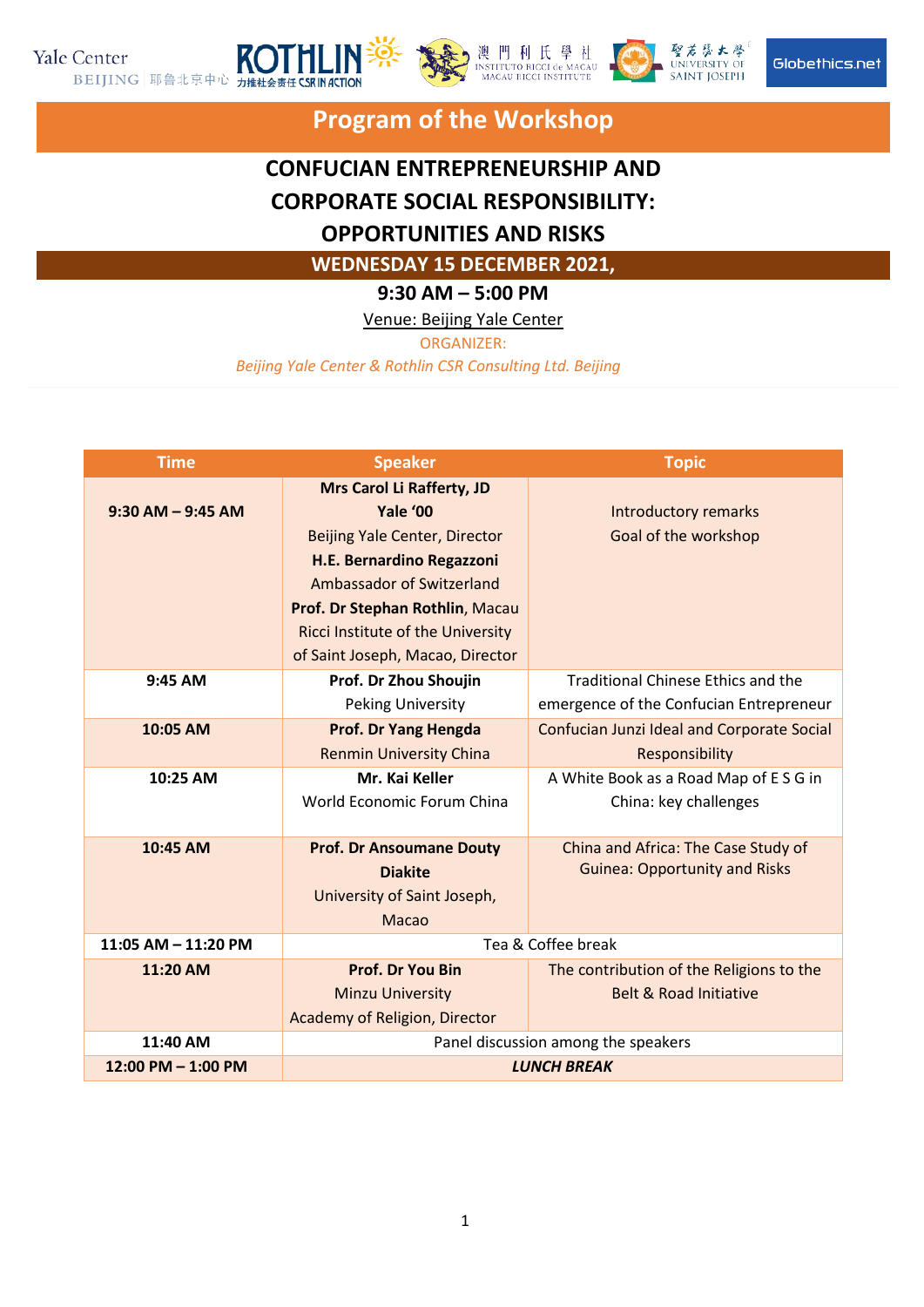

K





## **Program of the Workshop**

#### **CONFUCIAN ENTREPRENEURSHIP AND CORPORATE SOCIAL RESPONSIBILITY: OPPORTUNITIES AND RISKS**

**WEDNESDAY 15 DECEMBER 2021,** 

**9:30 AM – 5:00 PM**

Venue: Beijing Yale Center

ORGANIZER:

*Beijing Yale Center & Rothlin CSR Consulting Ltd. Beijing*

| <b>Time</b>           | <b>Speaker</b>                                            | <b>Topic</b>                                        |
|-----------------------|-----------------------------------------------------------|-----------------------------------------------------|
|                       |                                                           | <b>KEY NOTE SPEECH:</b>                             |
| 1:00 PM               | <b>Dr Martin Raiser</b>                                   | Mobilizing private investment for                   |
|                       | World Bank China, Director                                | sustainable development outcomes -                  |
|                       |                                                           | standards, safeguards, impact investment            |
|                       |                                                           | and de-risking - lessons of experience from         |
|                       |                                                           | the World Bank Group                                |
| 1:30 PM               | <b>Prof. Dr Dennis McCann</b>                             | Case Study as reality check and key                 |
|                       | Silliman University                                       | pedagogical tool to teach Business Ethics           |
| 1:50 PM               | Prof. Dr Jojo Fung                                        | The China Dream and Integral Ecology along          |
|                       | <b>Dr Bernard Lee</b>                                     | the Silk Road                                       |
|                       | Dr Veronika Saraswati                                     |                                                     |
| 2:10 PM               | Prof. Dr Álvaro Barbosa,                                  | Sustainability and the common Good:                 |
|                       | University of Saint Joseph,                               | An approach for small developing                    |
|                       | Macao, Vice-Rector                                        | Universities                                        |
| $2:30$ PM $- 2:50$ PM | Panel discussion of the speakers                          |                                                     |
| $2:50$ PM $-3:05$ PM  | <b>BREAK</b>                                              |                                                     |
| $3:05$ PM $-3:25$ PM  | <b>Prof. Dr Obiora Ike</b>                                | <b>Diminishing Corruption</b>                       |
|                       | Globethics.net, Executive                                 | A call from Africa                                  |
|                       | <b>Director</b>                                           |                                                     |
| $3:25$ PM $-3:45$ PM  | <b>Christine Housel</b>                                   | <b>Ethical Foundations for Global Partnerships:</b> |
|                       | Globethics.net, Geneva                                    | Globethics.net in Action                            |
| $3:45$ PM $-$ 4:05 PM | Mr Pierre Krähenbühl                                      | 21st-century armed conflicts:                       |
|                       | Personal Envoy of the                                     | human costs, humanitarian action and the            |
|                       | President to China;<br><b>Head of Regional Delegation</b> | necessity of peace                                  |
|                       | of the International                                      |                                                     |
|                       | <b>Committee of The Red Cross</b>                         |                                                     |
| 4:05 PM $-$ 4:30 PM   | Panel discussion among the speakers                       |                                                     |
| $4:30$ PM $-5:00$ PM  | <b>Mrs Carol Li Rafferty, JD</b>                          | <b>Concluding Remarks of the participants:</b>      |
|                       | Yale '00                                                  | The way forward                                     |
|                       | <b>Prof. Dr Stephan Rothlin</b>                           |                                                     |
|                       | <b>Prof. Dr Obiora Ike</b>                                |                                                     |